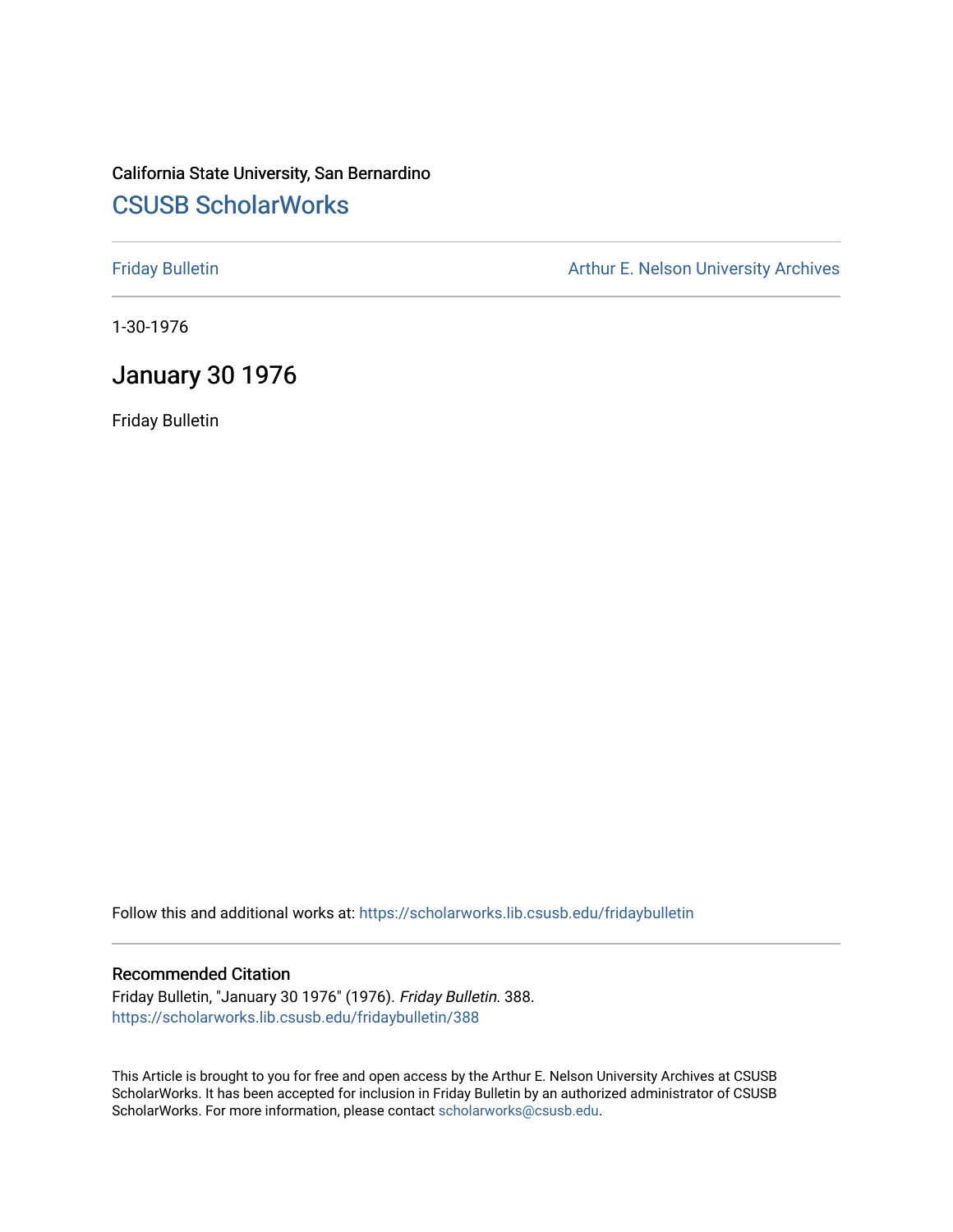# THE BULLETIN

CALIFORNIA STATE COLLEGE • SAN BERNARDINO **<sup>1965</sup>**



January 30, 1976

\$12,388 GRANT AWARDED FOR ESTABLISHMEM' OF DESERT STODIES CENTER

A \$12,388 grant has been awarded to the College to establish a Desert Studies Center for the California State University and Colleges, President John M. Pfau announced.

Dalton Harrington, Chairman and Associate Professor of Biology, in coordination with others on campus, worked with various agencies in securing the grant. He will serve as project director. A consortium of seven CSUC campuses in Southern California will operate the Center.

Located in the Mojave Desert at Soda Springs, about 13 miles southwest of Baker, the center is the site of a former health farm. Existing buildings, some Baker, the center is the site of a former health farm. Existing buildings, some 35 years old, will be utilized during field trips to provide overnight lodging, once they have been made suitable for occupancy. Funds from th once they have been made suitable for occupancy. Funds from the grant will be used to develop the programs planned for the center and prepare the facilities for use.

The 40-acre site boasts a natural spring and pond, which is inhabited by the rare Mojave Chub Fish. The pond is the last remaining location where the fish can be found in their native habitat. Another endangered species in the pond is the fabled desert Pup Fish.

The Chancellor's Division of New Program Development and Evaluation awarded the grant and the U.S. Bureau of Land Management gave approval for the College to enter into negotiation for use of the site, which reverted to public land<br>in 1974.

A number of different kinds of study programs are anticipated for the desert field station's use, including biology, anthropology, geology, engineering, geography, and  $\arctan y$ .  $\arctan y$  is  $\arctan y$ ,  $\arctan y$ ,  $\arctan y$ ,  $\arctan y$ ,  $\arctan y$ ,  $\arctan y$ .

It is hoped that the center will be readied in time to accommodate its first field trip participants by September, 1976.

*Distinguished Lectured*  VISITING PSYCHOLOGIST TO DISCUSS COMMUNITY, SCHOOL, SOCIAL PROGRAMS

Techniques and problems in evaluating school, conmunity or social action programs will be discussed ty a visiting psychologist,Dr. Robert Perloff, Tuesday, February 3, as a feature of the College's Distinguished Lecturer Series.

The talk, "Program Evaluation," will begin at 7:30 p.m. in LC-500. Open to all members of the College conmunity and the public, the lecture is especially



**PAYDAY IS TODAY.** 

(Continued on page 2)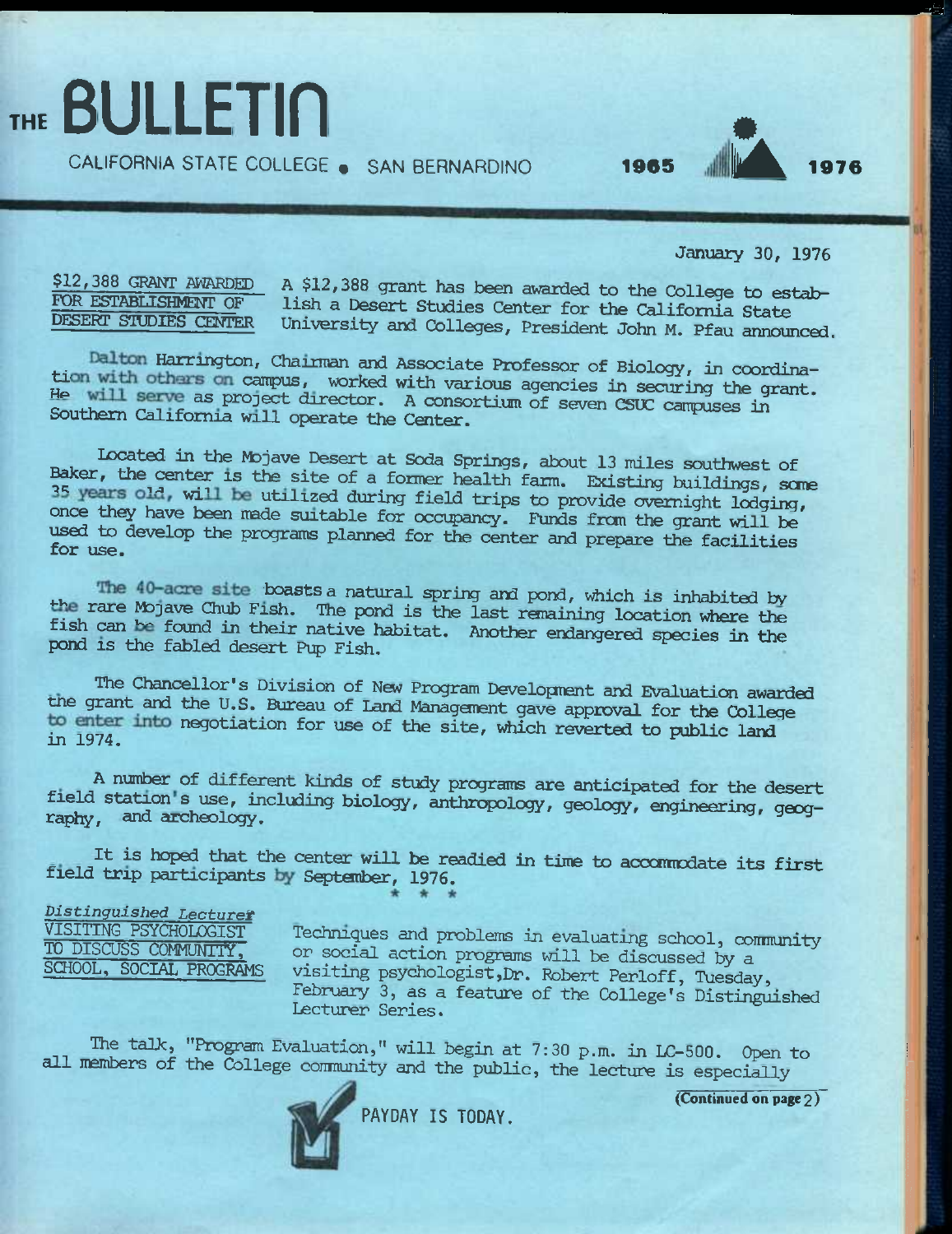biSTINGUISHED Continued from page 1

directed toward educators and social scientists.

Dr. Perloff is president of the American Association for Consumer Research and director of research programs for the University of Pittsburgh Graduate School of Business, as well as professor of business administration and psychology at the university.

He is a frequent conference leader, an experienced industrial consultant and is listed in World's Men and Women of Science and Who's Who in America.

The lecture is free,

## **SOCIAL WELFARE PROGRAM** A new social welfare program, offered by the CSUC Interna-<br>AT UPPSALA, SWEDEN, tional Programs, is being opened at the University of AT UPPSALA, SWEDEN, tional Programs, is being opened at the University of OPEN TO CSUC STUDENTS Uppsala, Sweden.

 $\star$   $\star$   $\star$ 

**Designed for serious students of sociology and related subjects, the unique program offers an in-depth study of the social welfare system in Sweden. Courses are offered in Swedish and English and will be of special interest to those who expect to enter the field of social welfare.** 

**Deadline for applying is February 13. The program is open to an unlimited number of students. For further information, contact Mireille Rvdell LC-238 \* \* \*** 

SHIRLEY KOELLER RECEIVES Shirley Koeller, Lecturer in Education, has received<br>PH.D. IN ELEMENTARY ED. word from the University of Colorado Boulder, that word from the University of Colorado, Boulder, that she has completed all requirements for the award of the Ph.D. in Elementary Education, effective December, 1975.

Dr. Koeller joined the CSCSB faculty last fall. Her dissertation was on "The Effect of Listening to Excerpts from Children's Stories About Mexican-Americans on the Self-concepts in Attitudes of Sixth-Qrade Children." **\* \* \*** 

CHILD ABUSE SOLUTION Understanding child abuse, both from the standpoint of<br>SOUGHI IN SEMINAR HERE the abusing parent and the mistreated child is research the abusing parent and the mistreated child, is necessary to finding a solution, according to the instructors in a workshop which will be offered on campus February 6

and 7. The seminar, a one-unit class costing \$20, will meet from 6 to 10 p.m. Friday, and 9 a.m. to 4 p.m. Saturday in LC-500.

Psychological effects of child abuse, use of therapy, environment, the law and available child protective services will be explored by three professionals: Dr. Anita Lampell, program manager of the San Bernardino County Mental Health Department's child and adolescent program; Thomas Moore, social worker, San

#### **CSCSB B**ULLETIN

The California State College, San Bernardino BULLETIN is published by the Office of Col-<br>lege Relations, AD-151, Ext. 7217. Material for publication must be received by noon Tuesday before the Friday of publication.

Editor . . . . . Barbara Nolte Printed at Duplicating

Bernardino County Department of Child Protective and Placement Services; and Dr. Alayne Yates, assistant professor, psychiatry, and pediatrics, Loma Linda University.

The course is designed for social workers, teachers and others involved in the care and supervision of children.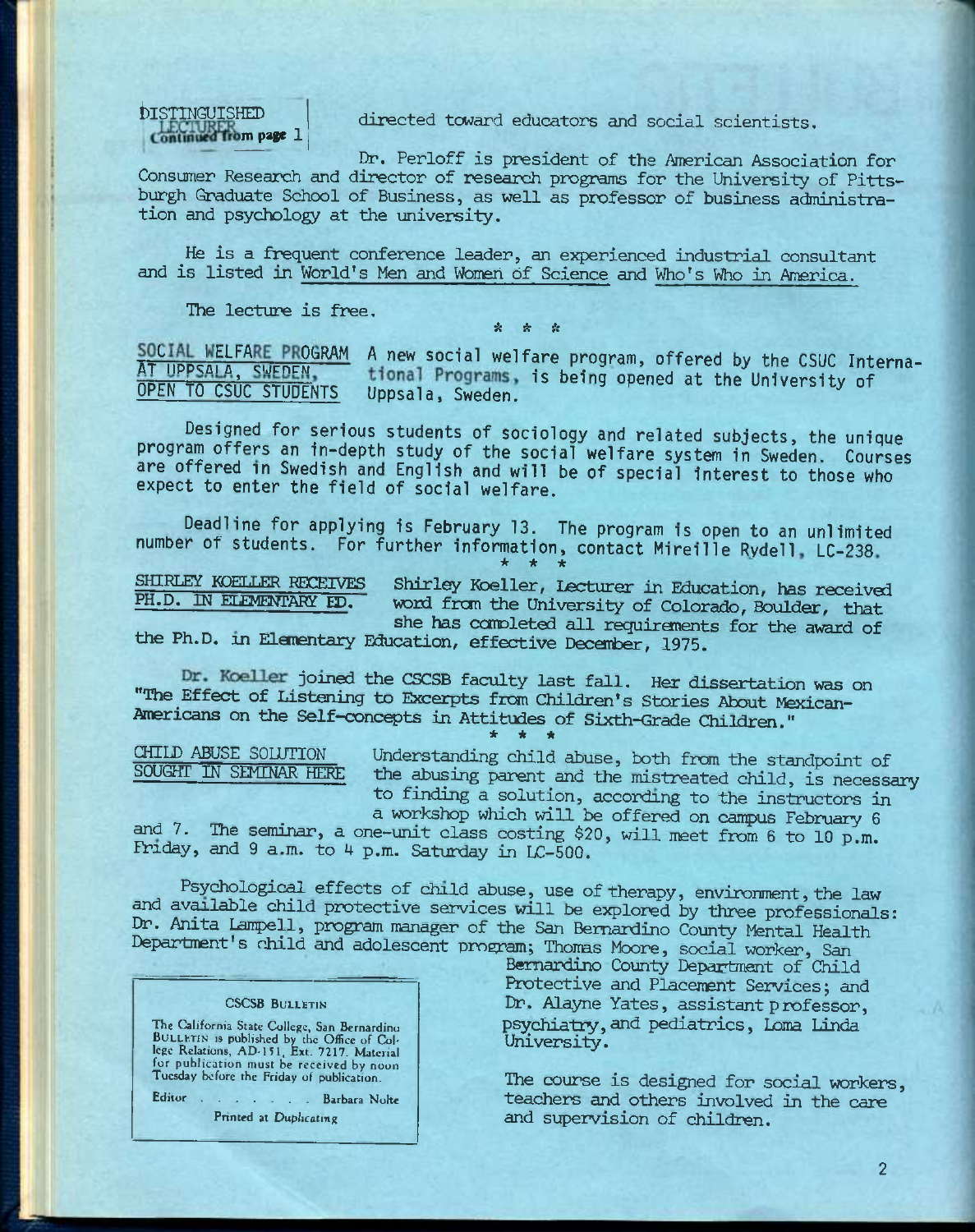FACULTY WIVES TO AWARD The Cal State Faculty Wives Club will honor the 1975-76 SCHOLARSHIP IN memory of Mary Alvee Smith, former member who 1975-76 SCHOLARSHIP IN memory of Mary Alyce Smith, former member who<br>HONOR OF MARY ALYCE SMITH died January 17. 1976, by awarding the Cal Sta died January 17, 1976, by awarding the Cal State Faculty Wives Scholarship of 1975-76 in her name.

The organization raised an estimated \$600 in the 1975-76 holiday scholarship drive, which will be added to the existing \$2,000 self-perpetuating fund this year, resulting in increasing the current annual \$200 scholarship to a \$300 scholarship vhich will be granted to a CSCSB student in Spring, 1976 and subsequent years. This marks the first time that the scholarship has been awarded in memoriam.

Mrs. Smith came to San Bernardino in 1965 with her husband, Robert A. Smith, one of the original members of the History Department. She was a founding member of the Faculty Wives organization and was active in the programs and projects of that group, including the annual scholarship fund. Among her community activities were service as a manber of the Board of Directors of the YWCA, volunteer work at the Community Hospital and a worker for the Arrowhead United Fund, In addition to her canminity and College activities she worked for the past five years as executive secretary for Huntley Properties.

In recognition of her contributions to the College and community and in memory of her friendship and devotion to all who knew her, the Faculty Wives will dedicate the 1975-76 scholarship to the memory of Mary Alyce Smith.



**The Wednesday Noon Musicale for February**  4 will feature the following music majors: **THEOREM IS A WILL ARE ARREST AND HEADLESS AND THE COLLUMN PUSIC MICHAEL AND ARREST AND ARREST ALL MICHAEL AND MICHAEL MICHAEL MICHAEL MICHAEL MICHAEL MICHAEL MICHAEL MICHAEL MICHAEL MICHAEL MICHAEL MICHAEL MICHAEL MICHAEL flute; Charles Talmadge, piano; Michele Brosseau, cello; Michael Tachia, piano;** 

**Robert Kuehn, viola; Dan Reed and Bryon Miller, trumpets.** 

**TONIGHT'S MOVIE: HAROLD AND MAUDE Ruth Gordon - 2 showings** 

**Starring Bud Cort and 6 & 8:30 p.m. PS-10** 

3

**+ The Bookstore will be closed all day Monday, February 2, for semi-annual inventory. +** 

**+** 

**All students, faculty and staff are invited to a student-faculty-staff Mingle at the Racer's Tavern, 560 W. 40th, February 4, 7 to 11 p.m. Special prices will be in effect for the event. Free popcorn.** 

**Ground Hog Day is February 2. On that day the clever little critter comes out of his sleep to look at his shadow. If he sees it he reads it as an omen of six more weeks of bad weather and returns to his hole. If the day is cloudy he takes it w as a sign of coming Spring.**   $\star$   $\star$   $\star$   $\star$ 

**+** 

**EMPLOYMENT** Groundsworker  $(2)$  - To do gardening & grounds maintenance. Tasks include: planting, cultivating, etc. Qual: 1 yr. pd. gardening & grounds maintenance exp.jability to main-

tain gardening equipment, 7:00 A.M. - 3:30 P.M.; duration till June 30; \$756 per/mo.; available Feb. 5. Apply by Feb. 2 in person at Personnel Office.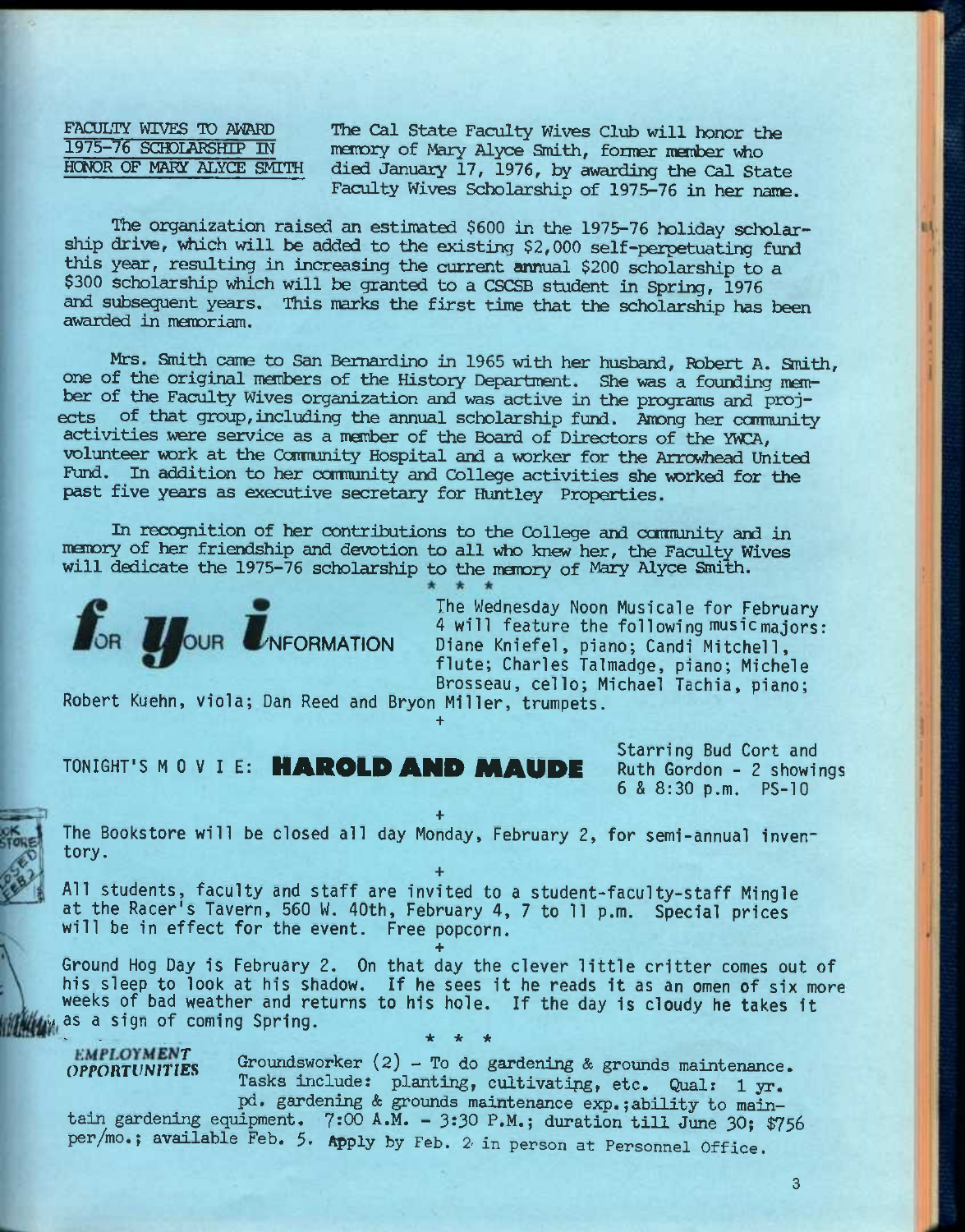**PUBLICATIONS** 

Peter Spader (Philosophy) has been notified that his article, "Aesthetics, Morals, and Max Scheler's Non-Formal Values," has been accepted by The British Journal of Aesthetics for

publication.



 $Chuck Ch<sup>*</sup>is<sup>*</sup>ie<sup>*</sup> (Administribution)$  served as chairman for the 1976 Regional (Calif.- Hawaii) Conference of the American Society for Public Administration, in Palm Springs, Jan. 22 - 23. James Finley (Administration)took part in a panel at the same conference, entitled "Budgeting Under the New Federal Budget

Act." Others participating were David Root (CSCSB Graduate Student) San Bernardino Finance Director, Ray Sansing (CSCSB Graduate Student, Veteran's Affairs), Bernard Kersey (CSCSB Graduate Student) and Martin Nelson (CSCSB Graduate Student) San Bernardino County Personnel Director.

**+**  Fred Cordova (Physical Plant) was re—elected for a third term as Chairperson of the Occupational Council of the CSVC, last week.

Margaret Gibbs (Administration) was invited to participate in the White House Regional Conference on Consumer Representation being held today in Los Angeles. Proposed consumer representation plans of the Federal Departments and Agencies will be discussed with the President's representatives.

**+**  Carolyn Perkins (Financial Aid) and Sharon Ward (Purchasing) have been invited to join a Task Force for Women in the Economy by Mervyn Dymally, Lieutenant Governor.

**+**  Joseph Yabu (Education) was appointed to the Nominating Committee of the Local Administrators of Vocational Education and Practical Arts. \* \* \*

Speaking up Robert Blackey (History) spoke to the Downtown Rotary Club of San Bernardino, Jan. 27, on

"Witchcraft; History and Perspective."

**+**  Amer El-Ahraf (Health Science & Human Ecology) addressed the meeting of the Northern Chapter of the Calif. Environmental Health Assn., in Palo Alto, Jan. 16,

**+**  Walter Hawkins (E.O.P.) was a guest speaker for the installation of officers for the Adrianettes of Redlands, Jan. 25.

*+*  Michael Maskin (Psychology) spoke to faculty, parents and staff of the Anderson TMR School in San Bernardino on "Counseling Strategies for Developmentally Delayed Children," Jan. 22.

**+**  Joseph Yabu (Education) spoke to the Golton-Redlands-Yucaipa Regional Occupational Program Coordinating Committee on state college degree and credentialing programs, Jan. 21, in Redlands. \* \* \*



ADDITIONS: A new employee is welcomed to campus:<br>7200, WILLIAMS, Esther 1019 Cabrera Ave. 7200, WILLIAMS, Esther<br>7209 Sec'v. Upward Bou (2009) Sec'y, Upward Bound San Bernardino, 92411 <br>
SS-175 885-2207